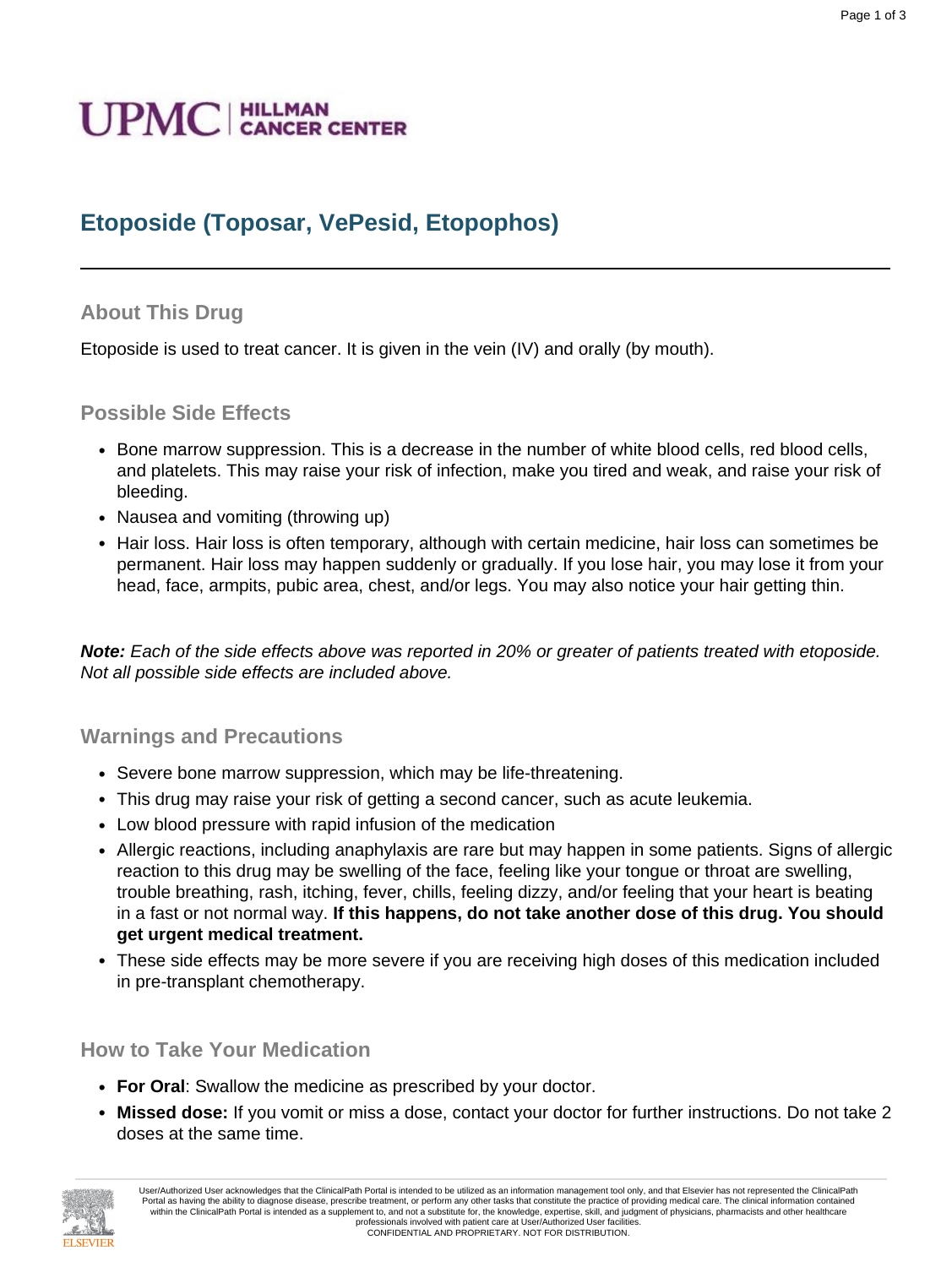- **Handling:** Wash your hands after handling your medicine, your caretakers should not handle your medicine with bare hands and should wear latex gloves.
- If any of the capsules are broken, do not touch them with bare hands. Carefully throw away the capsules and wash your hands after handling.
- If you get any of the content of a broken capsules on your skin or in your eyes, you should wash the area of the skin well with soap and water right away. Call your doctor if you get a skin reaction.
- This drug may be present in the saliva, tears, sweat, urine, stool, vomit, semen, and vaginal secretions. Talk to your doctor and/or your nurse about the necessary precautions to take during this time.
- **Storage:** Capsules Store this medicine in the refrigerator, between 36°F to 46°F (2°C to 8°C). Do not freeze.
- **Disposal of unused medicine:** Do not flush any expired and/or unused medicine down the toilet or drain unless you are specifically instructed to do so on the medication label. Some facilities have take-back programs and/or other options. If you do not have a take-back program in your area, then please discuss with your nurse or your doctor how to dispose of unused medicine.

### **Treating Side Effects**

- Manage tiredness by pacing your activities for the day.
- Be sure to include periods of rest between energy-draining activities.
- To decrease the risk of infection, wash your hands regularly.
- Avoid close contact with people who have a cold, the flu, or other infections.
- Take your temperature as your doctor or nurse tells you, and whenever you feel like you may have a fever.
- To help decrease the risk of bleeding, use a soft toothbrush. Check with your nurse before using dental floss.
- Be very careful when using knives or tools.
- Use an electric shaver instead of a razor.
- Drink plenty of fluids (a minimum of eight glasses per day is recommended).
- If you throw up, you should drink more fluids so that you do not become dehydrated (lack of water in the body from losing too much fluid).
- To help with nausea and vomiting, eat small, frequent meals instead of three large meals a day. Choose foods and drinks that are at room temperature. Ask your nurse or doctor about other helpful tips and medicine that is available to help stop or lessen these symptoms.
- To help with hair loss, wash with a mild shampoo and avoid washing your hair every day. Avoid coloring your hair.
- Avoid rubbing your scalp, pat your hair or scalp dry.
- Limit your use of hair spray, electric curlers, blow dryers, and curling irons.
- If you are interested in getting a wig, talk to your nurse and they can help you get in touch with programs in your local area.

## **Food and Drug Interactions**

• This drug may interact with grapefruit and grapefruit juice. Talk to your doctor as this could make side effects worse.